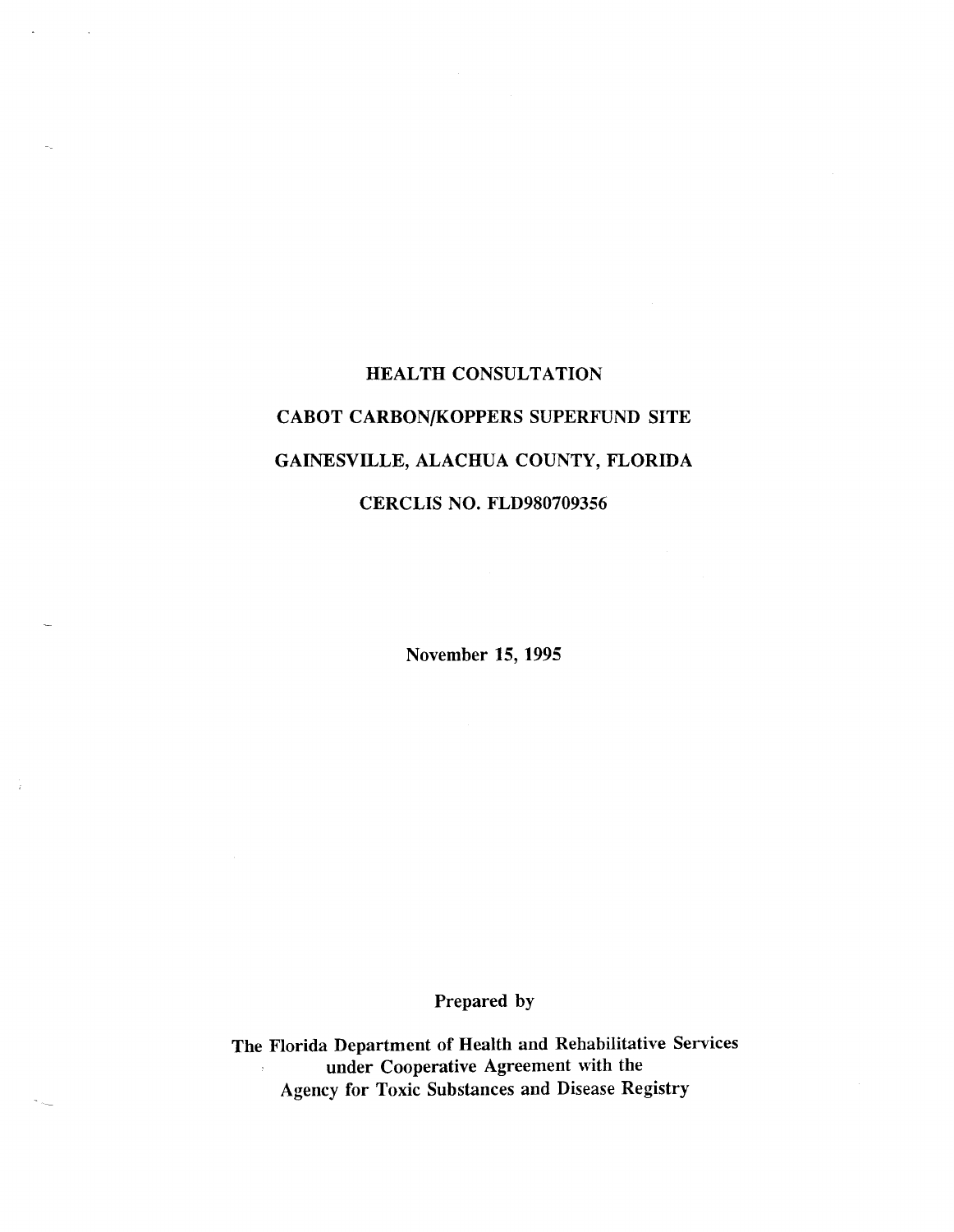The Florida Department of Health and Rehabilitative Services (HRS), under a cooperative agreement with the Agency for Toxic Substances and Disease Registry (ATSDR) is reexamining the public health threat of the Cabot Carbon/Koppers Superfund site. In our 1993 Site Review and Update report, we determined a reevaluation was necessary.

# **Statement of Issues**

In this health consult, we attempt to answer the following questions:

- 1) Is there a health threat to residents from present or future exposures to vapors or dust from the site?
- 2) Is there a health threat to residents from past, present, or future exposures to sediments in site drainage areas?
- 3) Is there a health threat to residents from present or future exposures to ground water from surficial potable wells? From the Floridan Aquifer?

### **Background**

The Cabot Carbon/Koppers Superfund site is located near the intersection of Northwest 23rd Avenue and North Main Street in Gainesville, Alachua County, Florida (Figures I-A, I-B). This site consists of three separate entities: the Cabot Carbon land (49 acres in the eastern portion), the Koppers Corporation land (82 acres in the western portion), and a 50-acre undeveloped marsh area in the northeastern portion. The Cabot Carbon land is zoned for commercial use and the Koppers Corporation land is zoned for industrial use. The Cabot site was formerly a pine-stump processing plant. It currently houses retail facilities, including a car dealership and a shopping complex. The Koppers portion of the site is an active wood treatment facility. Residential communities are west and south of the site. The North Main Street drainage ditch forms the eastern boundary. This ditch, along with Springstead Creek, empties into Hogtown Creek. Hogtown Creek flows through the city of Gainesville and terminates at Haile Sink, approximately 14 miles away. There are no Superfund National Priorities List (NPL) sites or Resource Conservation and Recovery Act (RCRA) sites within one-half mile of the site.

Since the early 1960s, periodic environmental monitoring has taken place in the surface water and soils on and surrounding the site. The Florida Department of Environmental Protection (DEP; formerly Department of Environmental RegulationjDER), the U.S. Environmental Protection Agency (EPA), the University of Florida, and private engineering firms have found high concentrations of pine tars, naphthalene, PCP, phenols and other aromatics, arsenic, copper, chromium, and oil in soil. They also found phenolic contaminated ground water moving east in the surficial aquifer. In late 1992, DEP found polyaromatic hydrocarbons (PAHs) and tar-like substances called "dense non-aqueous phase liquids" (DNAPLs) five to seven feet thick in a Cabot Carbon property monitoring well. EPA listed this site on the Superfund National Priorities List in 1983. In 1994, a citizen notified DEP that Springstead Creek, two miles downstream from the site, was "oozing" dark-brown to black material, viscous and adhesive, with a very aromatic coal-tar-like odor.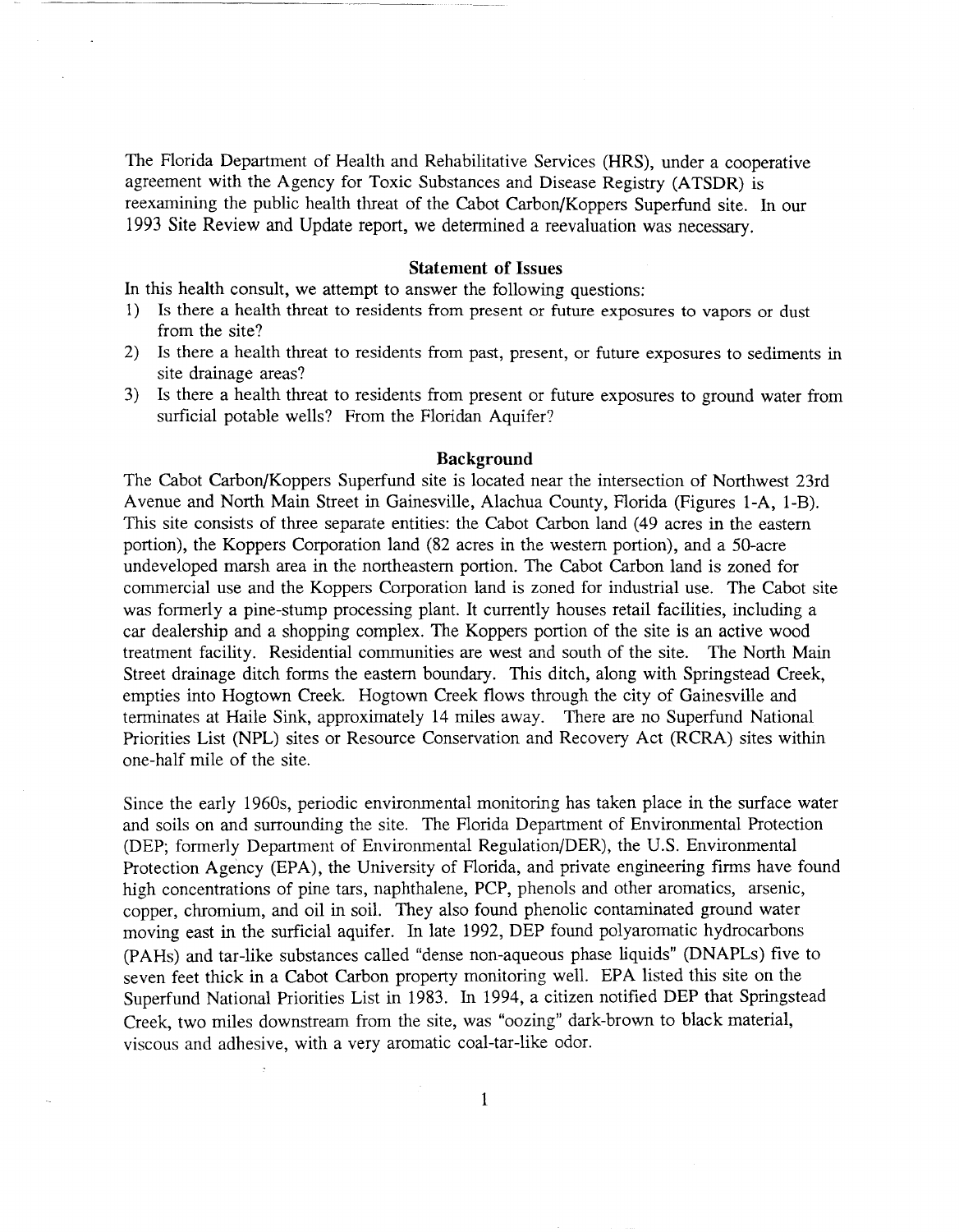We compiled health concerns from documented complaints to the Alachua County Public Health Unit, citizen concern studies performed by the Alachua County Department of Growth Management, public meeting notes, newspaper articles, and interviews with local health officials. Nearby residents have complained of strong creosote smells, eye and skin irritation, and respiratory health hazards/effects. One individual alleges his multiple sclerosis is due to toluene exposure while working at an automobile dealership on the Cabot Carbon portion of the site.

The Florida Department of Health and Rehabilitative Services (HRS) Office of Environmental Toxicology wrote a public health assessment report in 1989. The report concluded that the site was a potential health concern through contact with contaminated ground water and surface soil. Florida HRS also wrote a Site Review and Update report in 1993. That report concluded that inhalation of contaminated dust and gases was a likely route of exposure in the past for nearby residents, but that no air quality measurements were taken prior to 1988. This made any reliable estimate of health effects from past inhalation exposures impossible. Private and public drinking water wells were not contaminated, so past exposures from consumption of contaminated ground water did not appear to be a route of exposure. The report recommended reassessment of soil and air data to determine if future health effects from these exposures are likely.

On February 10, 1995, Randy Merchant and Julia Winter, of Florida HRS Office of Environmental Toxicology visited the site. They conducted a windshield survey of the Cabot Carbon portion of the site. They observed the area is mostly paved and contains a shopping complex and automobile dealerships. No signs were posted and no areas were fenced off from public access. North Main Street road construction was still taking place at that time.

On July 28, 1995, Mr. Merchant and Ms. Winter again visited the site and observed the widening of North Main Street was completed and the surficial aquifer ground water interceptor system was in place. Mr. Merchant and Ms. Winter also toured the Koppers portion of the site. They observed a strip of trees and underbrush directly south and west of the site. This green area consists of trees up to 50 feet tall, dense underbrush, and varies from 20 to 50 feet wide. Mr. Merchant and Ms. Winter observed that fencing was not continuous around the site; it appeared that only the south portion (facing NE 23rd Avenue) and a part of the west portion (up to the residential section) of the Koppers area were fenced. Areas of creosote-contaminated soil have been excavated and/or have grown over with foliage. Few hazardous waste warning signs were posted. Dust control measures for the Koppers site included spraying with water from an on-site storage tank. They observed a series of 13 on-site monitoring wells.

An abandoned treatment building on the site has standing water up to 15 feet deep. Its metal roof and walls are in a high state of disrepair. Although the building is roped off with nylon webbing, it would not prevent entry. We did not notice any evidence of site trespass, but

2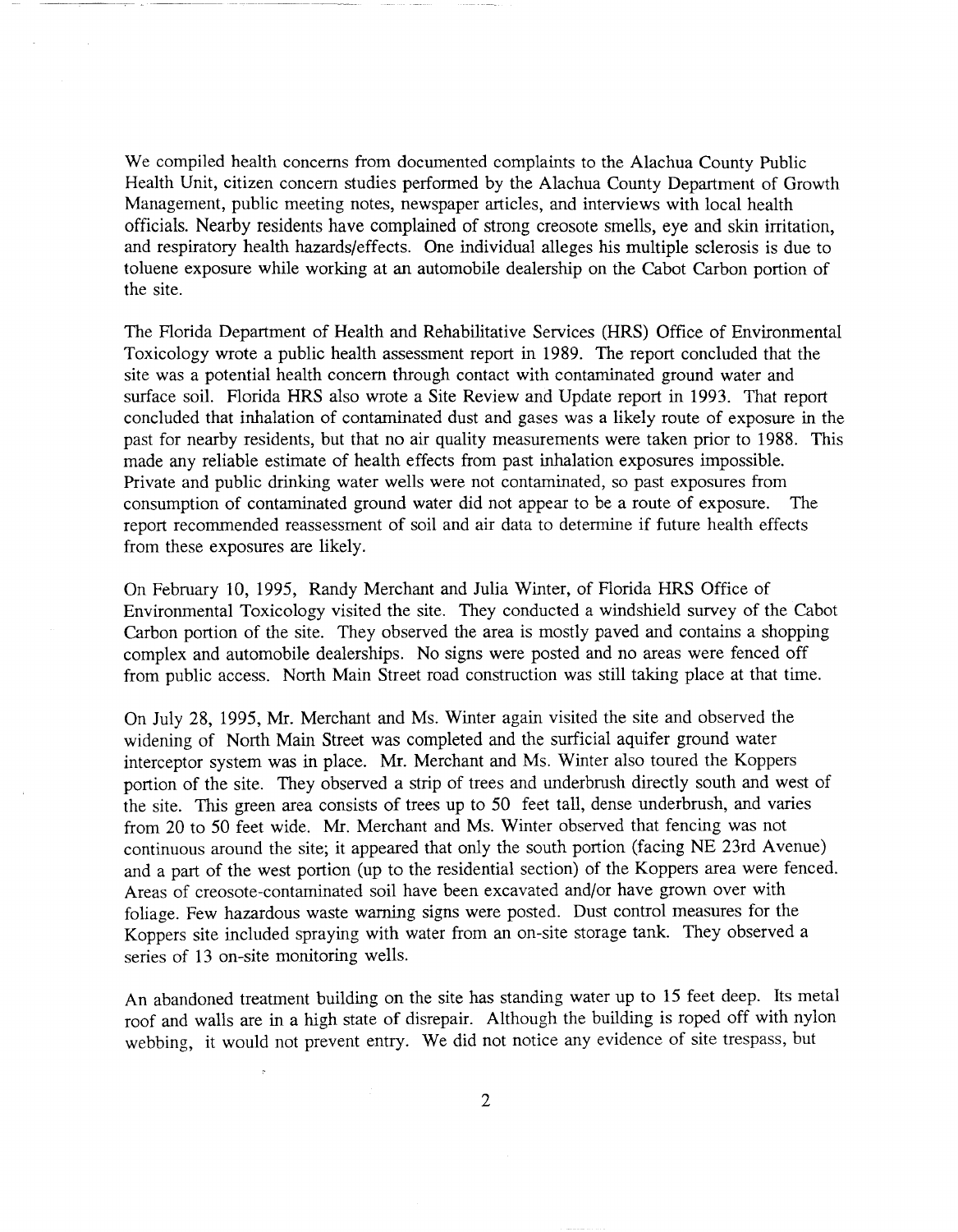consider this building is a drowning hazard, a fall hazard (should the standing water be extracted), and a general injury hazard from collapse.

# **Current Status**

Ground water cleanup has begun on the Cabot portion of the site. Beazer, Inc. is reviewing their remediation plans for the Koppers portion of the site, based on the DNAPLs found in their monitoring wells. The Main Street widening project has been completed and a surficial aquifer groundwater interceptor system is operational.

## **Environmental Sampling Data**

Based on past site use, previous data analysis, and health assessments, we consider arsenic, chromium, benzene, and phenol representative contaminants of concern for this consult.

## **Air Sampling Data**

In 1988, Hunter/ESE collected respirable-sized airborne particulate matter and vapor at three stations (Figure 2). Each station was equipped with two high-volume samplers to obtain analytical samples for metals and sernivolatiles analysis. Twenty-four hour integrated samples were collected for seven consecutive days (November 30, 1988 to December 7, 1988). Due to mechanical problems, the samplers at Station 2 were not functioning on the first and fourth day and analytical results are not available for those two days (Hunter/ESE 1989).

Data showed measurable levels of arsenic and chromium at all three stations. Hunter/ESE did not test for phenol or benzene.

### **Sediment Sampling Data**

We compiled and analyzed data from the following studies (Figures 3-A, 3-B):

- 1) five off-site sediment samples from a 1980 EPA study (EPA 1980 Hazardous Waste Site Investigation, Phase I),
- 2) four sediment samples from the Main Street drainage ditch, Hogtown Creek, and the Koppers site drainage ditch from a 1984 EPA study (EPA 1984 Hazardous Waste Site Investigation, Cabot Carbon/Koppers Companies),
- 3) seven North Main Street drainage ditch, Hogtown creek, and tributary creek samples from a 1987 **IT** study (IT Remedial Investigation Report, Volume 2, March 1987),
- 4) fourteen sediment samples from the North Main Street drainage ditch, the Koppers site ditch, and Hogtown Creek from a 1989 Hunter/ESE study (Remedial Investigation/Risk Assessment at the Cabot Carbon/Koppers Site, Volume 1, September 1989).
- 5) five sediment samples from Springstead creek, taken in 1994 and 1995 (Quality Analytical Laboratories, Inc lab sheet results, June, 1994 and August, 1995).
- 6) ten sediment samples from Springstead and Hogtown creek, taken in 1995 (PPB Environmental Laboratories, Inc.; metals results, September, 1995)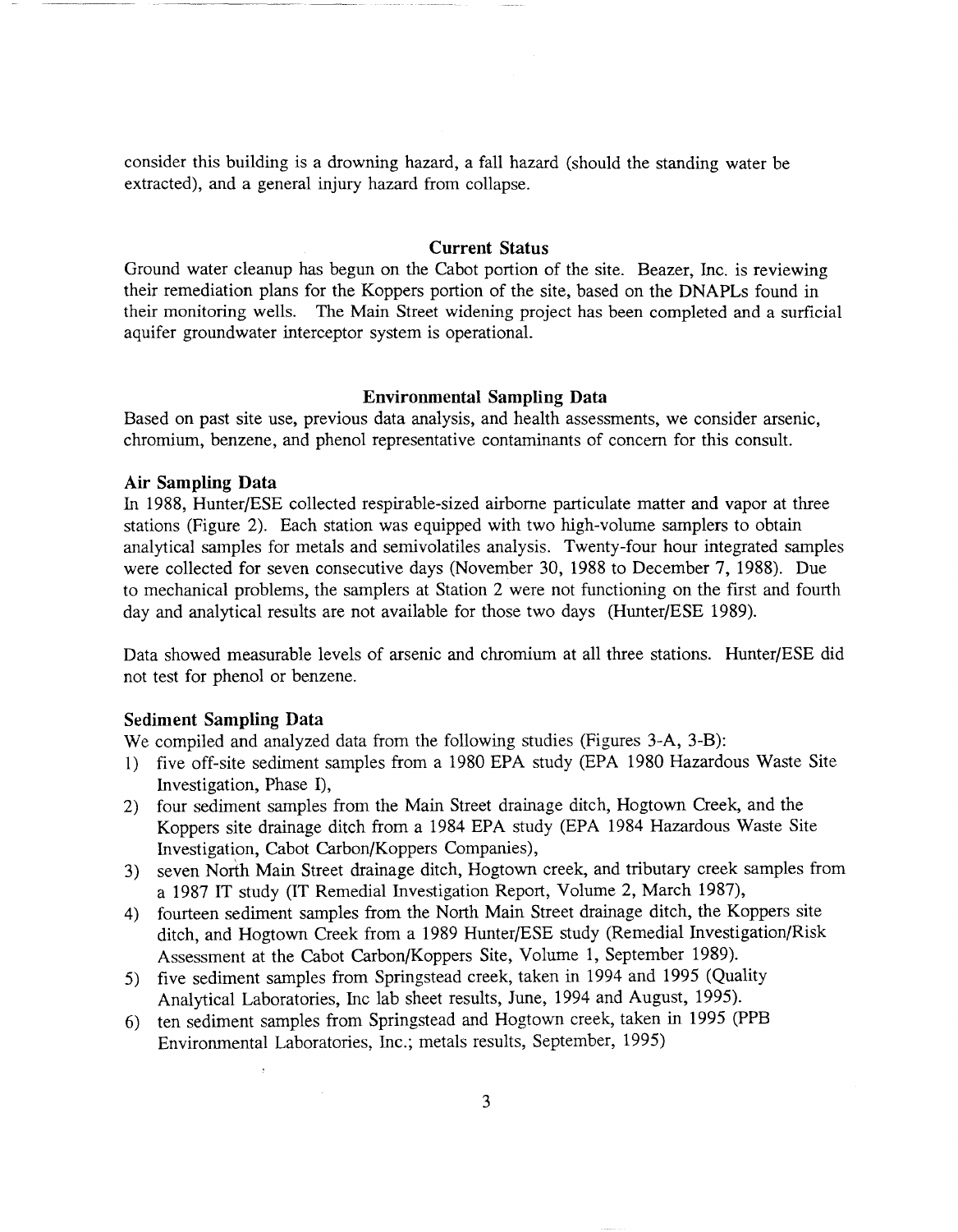7) four sediment samples from Springstead and Hogtown creek, taken in 1995 (PPB Environmental Laboratories, Inc; VOC results, September, 1995))

We analyzed spatial clustering and temporal changes in concentrations of arsenic, benzene, chromium, and phenol in the North Main Street ditch and Hogtown Creek sediments. In the NW comer of the Cabot Carbon site and the northeastern comer of the Koppers site, elevated levels of arsenic and chromium were found. We did not consider data from the Koppers site ditch  $(K_n$  in Figure 3) because that drainage ditch runs through the center of the site and public access is limited.

Phenol and benzene levels in Springstead Creek sediment were below recommended screening levels. Arsenic and chromium were detected in Springstead Creek samples, but were below levels of health concern.

## **Ground Water Sampling Data**

We compared ground water sampling data with EPA and DEP drinking water standards. We used lifetime cancer risk exposure guidelines (CREG) values to evaluate the cancer risk of arsenic and benzene. For chromium and phenol, we evaluated the health risk to children.

#### Surficial Aquifer (wells less than 150-200 feet deep):

We analyzed data from 22 surficial aquifer wells near the site (Figures 4, 5). Sampling dates range from 1987 through 1995 and many of the wells have multiple-year data. Thirteen are nearby private (homeowner) wells and the remaining nine are nearby off-site monitoring wells. Of the private wells, six are potable (drinking water) wells, five are non-potable (irrigation) wells, and two are of unknown use. (HRS, 1987 - 1994; IT, 1987; ESE, 1989; Weston, June 1992, October, 1992, Jan 1993, April 1993, July 1993, January 1994, January 1995).

#### Potable wells:

Since 1987, the concentrations of arsenic, benzene, chromium, and phenols in nearby drinking water wells have been less than the EPA drinking water standards and DEP ground water guidance concentrations (EPA Office of Water, 1993; Florida DEP, 1994).

#### Irrigation/ Monitoring wells:

We compiled data from 17 off-site irrigation and monitoring wells. Most of the wells have been sampled regularly since 1987, allowing for a temporal evaluation of contaminant levels. None of the wells had arsenic levels above the EPA drinking water standards and DEP ground water guidance concentrations. Since 1992, four wells had benzene levels above the EPA drinking water standards and DEP ground water guidance concentrations. Two wells exceeded EPA and DEP standards for chromium.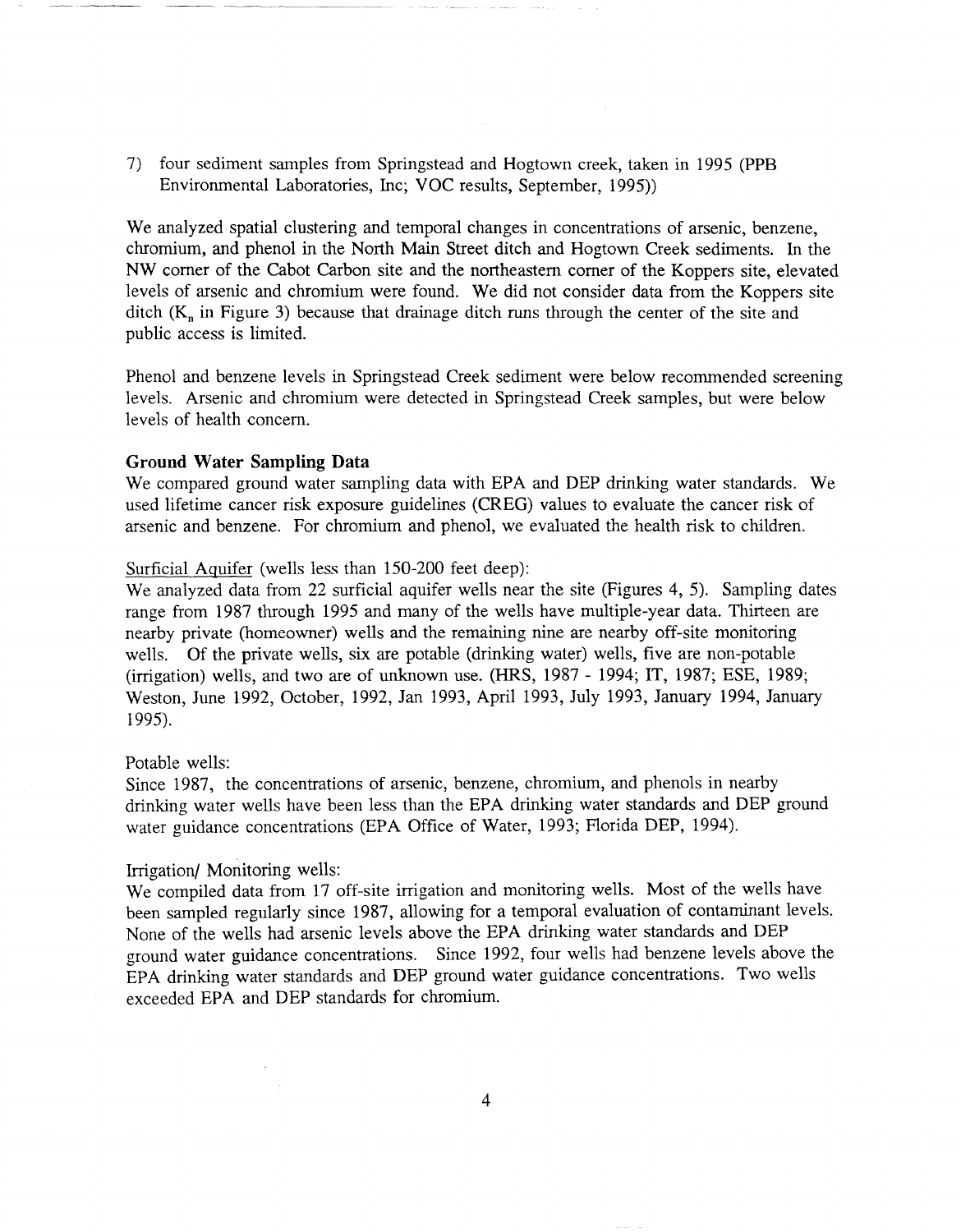#### Floridan Aquifer:

In the Gainesville area, the Floridan aquifer is approximately 150 to 200 feet below land surface (bls) and is approximately 250 feet thick (EPA, Nov, 1980).

Water quality data for the Floridan Aquifer are limited. Three wells identified as "Floridan Aquifer" wells in a 1987 International Technology (IT) study are only 80 feet deep (into the surficial aquifer) and are not Floridan Aquifer wells. One private irrigation well (heat pump/air conditioner use only) is greater than 150 feet, and could possibly be into the Floridan aquifer. Since 1990, annual sample results for this well show only trace amounts of arsenic, well below the EPA drinking water standard of .05 mg/L (range from 0.0035 mg/L to 0.038 mg/L) (HRS laboratory result data, 1990-1994).

In 1980, EPA evaluated the water quality of the Floridan aquifer at Gainesville's North Well Field two miles northeast (down gradient) of the site. The only organic compound identified during the analysis was acetone. Acetone is a field cleaning agent, and is not site related. Four other Floridan aquifer samples were taken by EPA in the 1980 study. These were the Koppers Company fire protection well, the Modell and Clayton residence private water supply wells and the Kanapaha Sewage Treatment plant near Hailes Sink. All organics tested for were below the detectable limit (EPA Hazardous Waste Site Investigation, Phase I, 1980).

## **Discussion**

Since children are generally more susceptible to effects from exposure to environmental contaminants, we used exposure scenarios for children. We assumed exposures were chronic (more than 365 days) and continuous (24-hours a day) when calculating potential health effects from soil and water ingestion. We calculated increased cancer risks from inhalation by assuming daily exposure for 70 years.

#### **Air**

Koppers has performed breathing zone sampling for worker protection since the late 1970's. Levels of chromium or arsenic have not exceeded Occupational Health and Safety Administration (OSHA) permissible exposure limits. These data were for on-site worker safety, rather than residential exposures, and did not include measurements of the contaminants of concern. We used them in our consideration of off-site exposure only as a sentinel of air quality.

Based on the air quality data from the site periphery for one week in 1988, there was no apparent increased risk of cancer or other illness to residents surrounding the site in 1988. Since there is no air monitoring data from the site periphery on the contaminants of concern before 1988, we cannot evaluate the health risk to nearby residents from breathing the air before 1988. There have been no off-site air quality measurements on the contaminants of concern since 1988.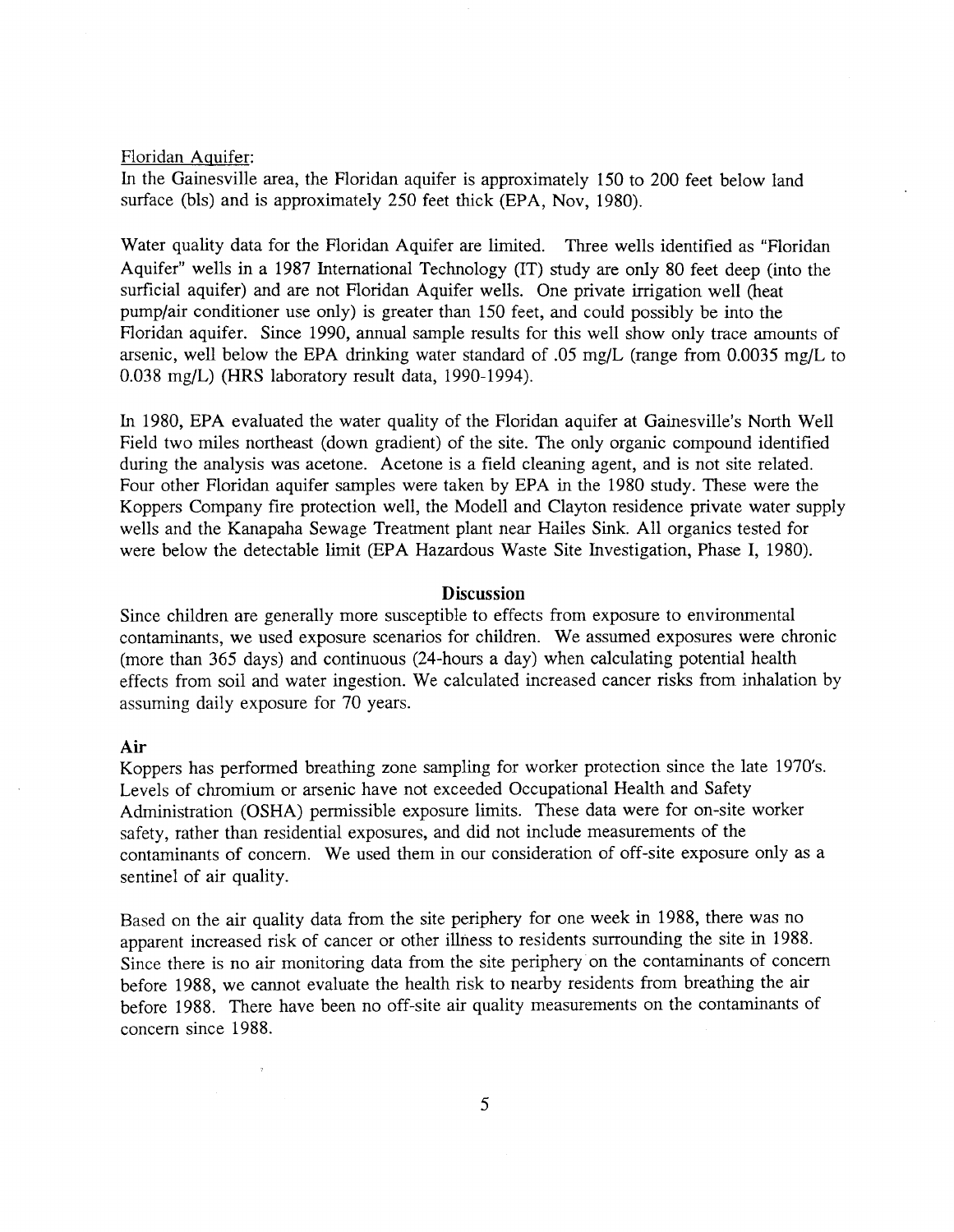#### **Sediment**

Arsenic: We used the highest sediment concentration of arsenic (1981 data) to determine possible health effects to a 10 kg child incidentally ingesting 200 mg/day of sediment for more than 365 days (chronic exposure). The highest dose of arsenic was estimated based on a sediment sample collected from the intersection of Hogtown Creek/Koppers drainage ditch in the far northeastern comer of the Koppers portion of the site. Cebrian, et al (1983) showed chronic ingestion of soil containing arsenic at similar levels would result in gastrointestinal irritation, pigmentation changes, and hyperkeratosis. Based on the Cebrian study, we predict that prior to 1982, long term (more than one year) incidental ingestion of sediments on and near the Hogtown Creek/Koppers drainage ditch intersection could have caused stomach irritation and skin color changes in children.

Data from the same area from subsequent years showed a decrease in arsenic levels in the sediment. All other sampling locations, past and present, had levels which would pose no health threat. Based on the decrease in arsenic levels in the sediment, we conclude that there is currently little risk of illness from incidental ingestion of sediments in the Hogtown creek/Koppers ditch intersection. Based on the decreasing trend in arsenic levels, we predict no future health effects from exposure to sediments from the North Main Street drainage ditch and Hogtown Creek.

Arsenic data from Springstead creek indicates sediment is unlikely to cause any illness from incidental ingestion by children or adults, presently or in the future. We cannot determine past health effects from exposure to arsenic in these sediments, since no past data is available.

Chromium: The levels of chromium found in the North Main Street drainage ditch, Springstead Creek, and Hogtown Creek sediment are unlikely to cause any illness from incidental ingestion by children or adults. Based on a decreasing trend in chromium levels, we assume no future health effects from exposure to the sediments in North Main Street and Hogtown Creek. Based on current levels of chromium in Springstead creek, we assume no apparent future health effects from exposure to these sediments.

Other Contaminants of Concern: Since phenol and benzene levels in Hogtown Creek and the North Main Street ditch were below detection limits between 1981 and 1989, we assume there was no health threat to children from these contaminants. The data are inadequate to define any health threats prior to that time.

Based on phenol and benzene levels in Springstead Creek sediment in 1994 and 1995, there is no current or future health threat from incidental ingestion of these sediments. There are inadequate data to determine past exposures/health threats from exposure to phenol or benzene in Springstead Creek sediment before 1994.

Springstead Creek sediment sampling results showed elevated levels of chemicals other than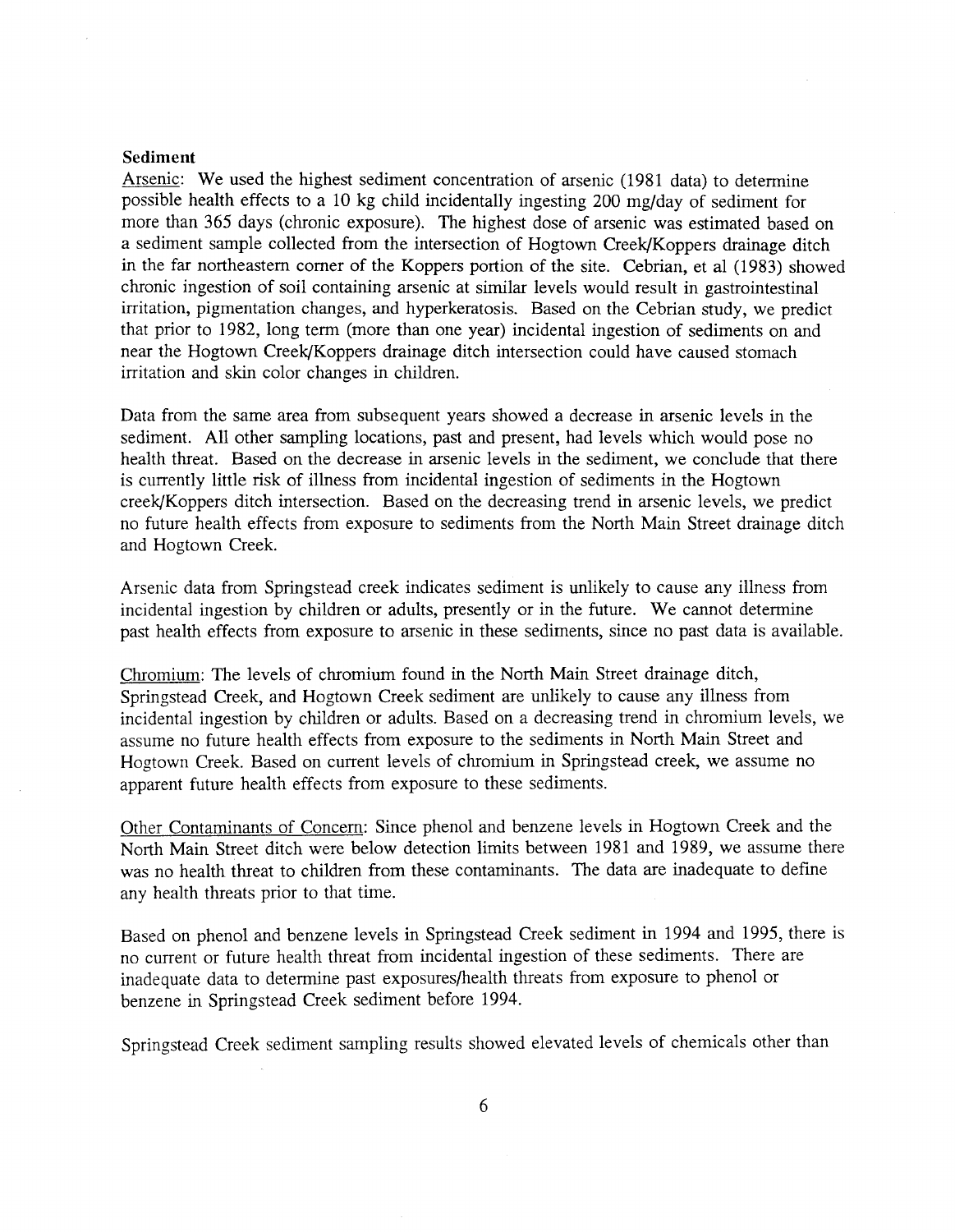the contaminants of concern in this health consultation. There is umestricted access to Springstead Creek and a tar-like substance is currently visible in the creek. There is currently inadequate data to determine the nature and extent of these other contaminants Springstead Creek.

## **Ground Water**

Surficial Aquifer/potable wells: Nearby private drinking water wells, which have been tracked by HRS since 1987, have shown no elevated contaminant of concern levels. These wells are northwest of the site. Groundwater flow in the surficial aquifer is in a northeasterly direction (Clark, et aI, 1964). It does not appear that any contaminants have migrated towards these wells. Because there are no potable wells within  $\frac{1}{2}$  mile northeast of the site, we do not anticipate future contamination. Arsenic, chromium, benzene, and phenol do not pose any current or future health threat to existing private potable water supplies in the surficial aquifer.

Surficial Aquifer/irrigation and monitoring wells: Arsenic, chromium, and benzene have been found in monitoring and irrigation wells during quarterly monitoring contracted to Weston, Inc (1992 - present quarterly reports). We calculated a maximum exposure dose using the highest levels found. No health effects are likely from lifetime ingestion of chromium at the maximum dose calculated (0.004 mg/kg/day) (USPHS Toxicological Profile for Chromium, 1992). We estimate lifetime ingestion of the maximum calculated dose of benzene (0.0015 mg/kg/day) would result in a low increased risk of cancer (USPHS Toxicological Profile for Benzene, 1992). We estimate lifetime ingestion of the maximum calculated dose of arsenic could affect the skin, liver, kidneys, blood-forming organs, eyes, and cause gastrointestinal disorders, hyperkeratosis and hyperpigmentation (skin color changes), abdominal pain, and hepatomegaly (enlarged liver). We also estimate lifetime exposure to this dose would result in a moderate increased risk of skin cancer (USPHS Toxicological Profile for Arsenic, 1992).

Presently, these irrigation and monitoring wells are not used for human consumption. If those wells are converted to potable wells, the health effects listed above are possible. We strongly advise that these wells remain nonpotable, and that installation/permitting of new potable wells near the northeastern section of the site be restricted. At a minimum, any new potable wells in the northeastern quadrant should be regularly monitored for contaminants of concern.

Floridan Aquifer: Based on the data reviewed, there is no evidence of a public health threat from ingestion of Floridan aquifer water near the site.

### **Public Access/Notification**

In 1980, the Alachua County Pollution Control District posted thirteen warning signs along drainage ditches and creeks in the vicinity of the Cabot/Koppers site (memo, July 11, 1980). We observed only one warning sign near the entrance to the Koppers portion of the site during our 1995 site visits. This site is still listed as a Superfund NPL site and falls under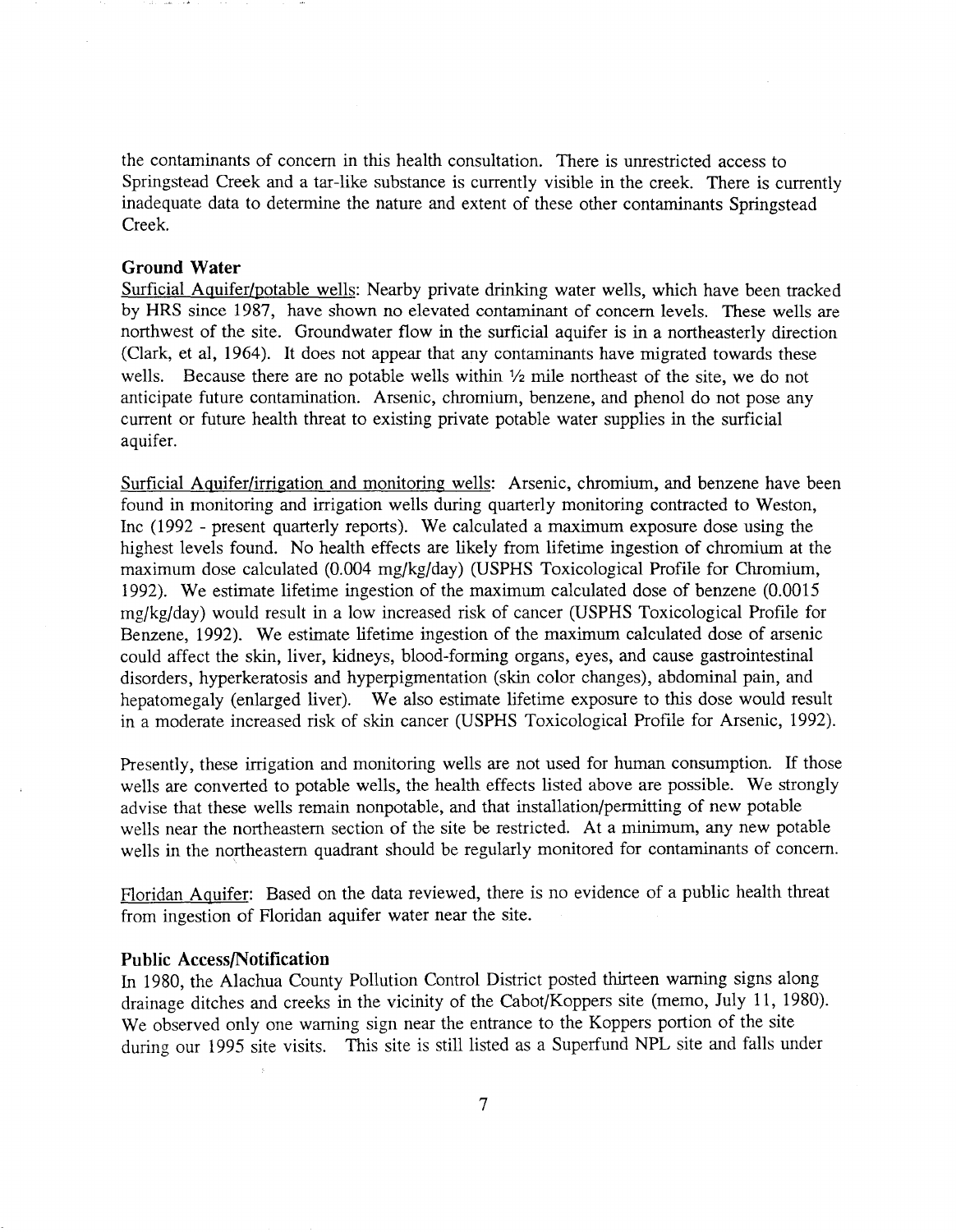state law requiring warning signs.

Creeks off-site and downstream from the site have umestricted access from the public.

Public access is not limited on the Cabot portion of the site because of the commercial development and the presence of a physical barrier (parking lot) to soils. It is impractical and unnecessary, from a public health standpoint, to limit access to that portion of the site. Public access to the Koppers portion of the site is somewhat limited. The site is fenced along the southern border, and along part of the western border. Dense vegetation exists along the western and northern borders of the Koppers site, which will discourage trespassing, but not prevent it. Because this is still an active wood treatment facility, Koppers/Beazer East, Inc should further restrict site access.

# **Conclusions**

Is there a health threat to residents from present or future exposures to vapors or dust from the site?

1. Since there is no off-site/periphery air monitoring data before 1988, we cannot evaluate the past health risks (prior to 1988) to nearby residents. There does not appear to be a health threat from inhalation exposure to arsenic or chromium in 1988. Off-site monitoring has not been performed since then. However, based on current on-site OSHA testing, we do not believe a current health threat exists from exposure to vapors or dust from the site. In addition, on-site dust suppression seems adequate to prevent dust exposures to residents. Therefore, we do not recommend any air monitoring at this time.

Is there a health threat to residents from past, present, or future exposures to sediments in site drainage areas?

- 2. Children playing in the Hogtown Creek/Koppers drainage ditch area before 1981 may have experienced gastrointestinal irritation, hyperkeratosis (orange skin), and pigmentation changes from incidental ingestion of arsenic-contaminated sediments.
- 3. There is no apparent current or future health threat to children from exposure to chemicals of concern in drainage ditches along North Main Street, Hogtown Creek, and the Koppers ditch/Hogtown Creek confluence.
- 4. There is no apparent current or future threat to children from exposure to chemicals of concern from Springstead Creek sediment. The data are inadequate to determine past health threats from exposure to Springstead Creek sediment.
- 5. There is inadequate data to determine the nature and extent of contamination from chemicals **other than** the chemicals of concern addressed in this health consult. There is inadequate data to assess the past, present, or future off-site health threat from exposure to other site-related chemicals in Springstead Creek sediment.

Is there a health threat to residents from present or future exposures to surficial potable wells? From the Floridan Aquifer?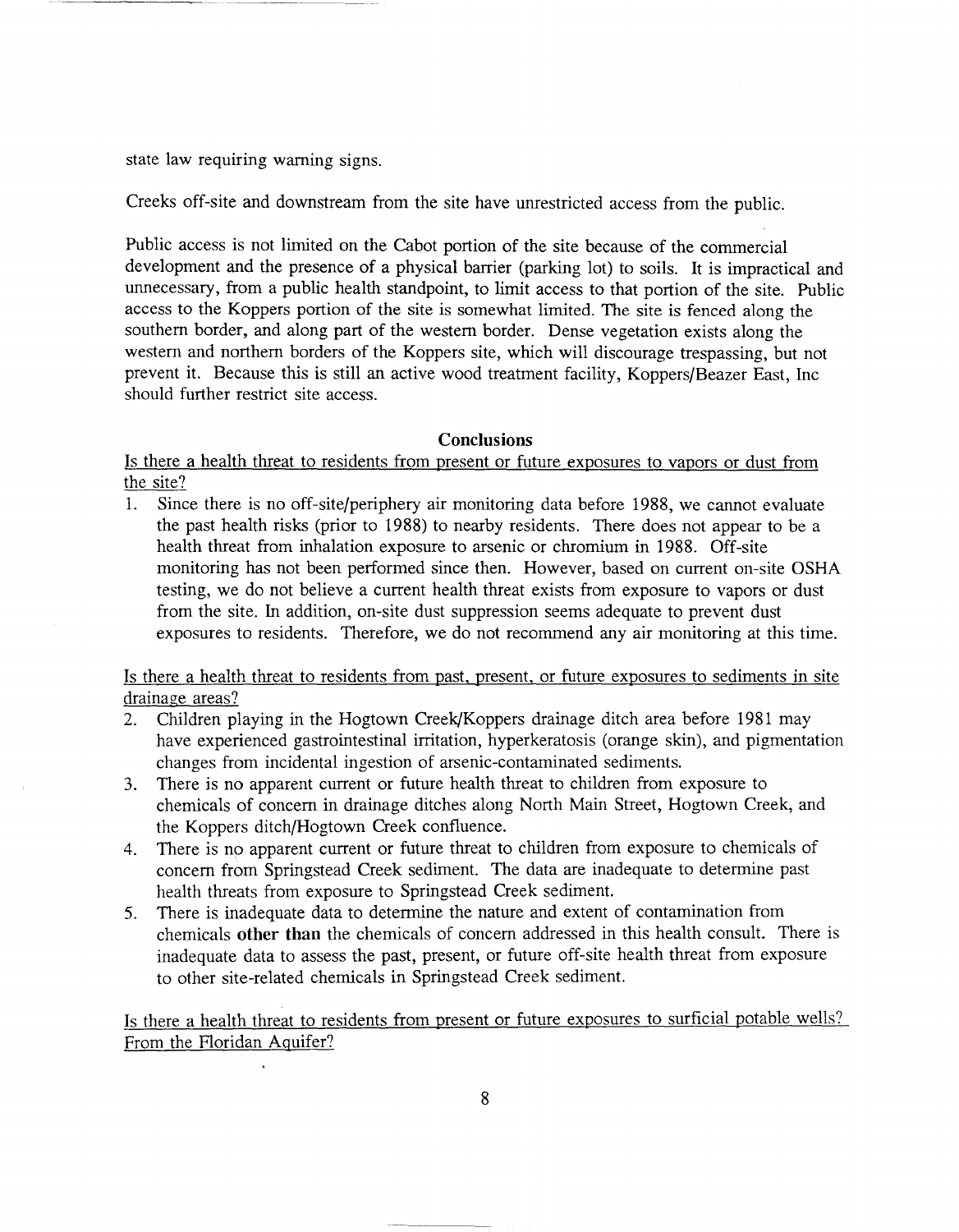- 6. Consumption of water from nearby existing potable wells is not an apparent past or current health threat. Contaminants of concern do not pose an apparent future health threat to existing potable water supplies in the surficial aquifer.
- 7. It is unlikely that ingestion of the ground water from the on-site Floridan aquifer monitor well would cause illness. However, more recent data are necessary to fully ascertain any current or future effects on the deep aquifer from this site. Koppers should continue to monitor the on-site Floridan Aquifer well, however, to detect any future contamination of the Floridan Aquifer.

# Other Conclusions

- 8. The standing water in the abandoned creosote treatment building is a drowning hazard for children who may trespass on the site.
- 9. The open basement of the abandoned creosote treatment building, if the water was pumped out, would be a falling hazard to any trespassers on the site.
- 10. The abandoned creosote treatment building itself poses an injury hazard to any trespassers, through collapse of the roof or walls.
- 11. Public access is not adequately limited on the Koppers portion of the site.

#### **HARP**

The ATSDR Health Activities Recommendations Panel (HARP) usually reviews documents at sites where a health threat exists, where a high level of citizen concern exists, or where the potential for future site activities to affect public health exists. Based on the available data and the current status of the site, this health consult does not warrant a review by the HARP.

## Health Hazard Classification

Based on the data reviewed, we classify the site as a "Public Health Hazard" due to the physical hazards present on the site. However, the evaluation of chemical hazards at the site result in a "No Apparent Public Health Hazard" classification. Human exposure to contaminated media has occurred in the past, but the exposure was not a levels which are likely to result in health effects.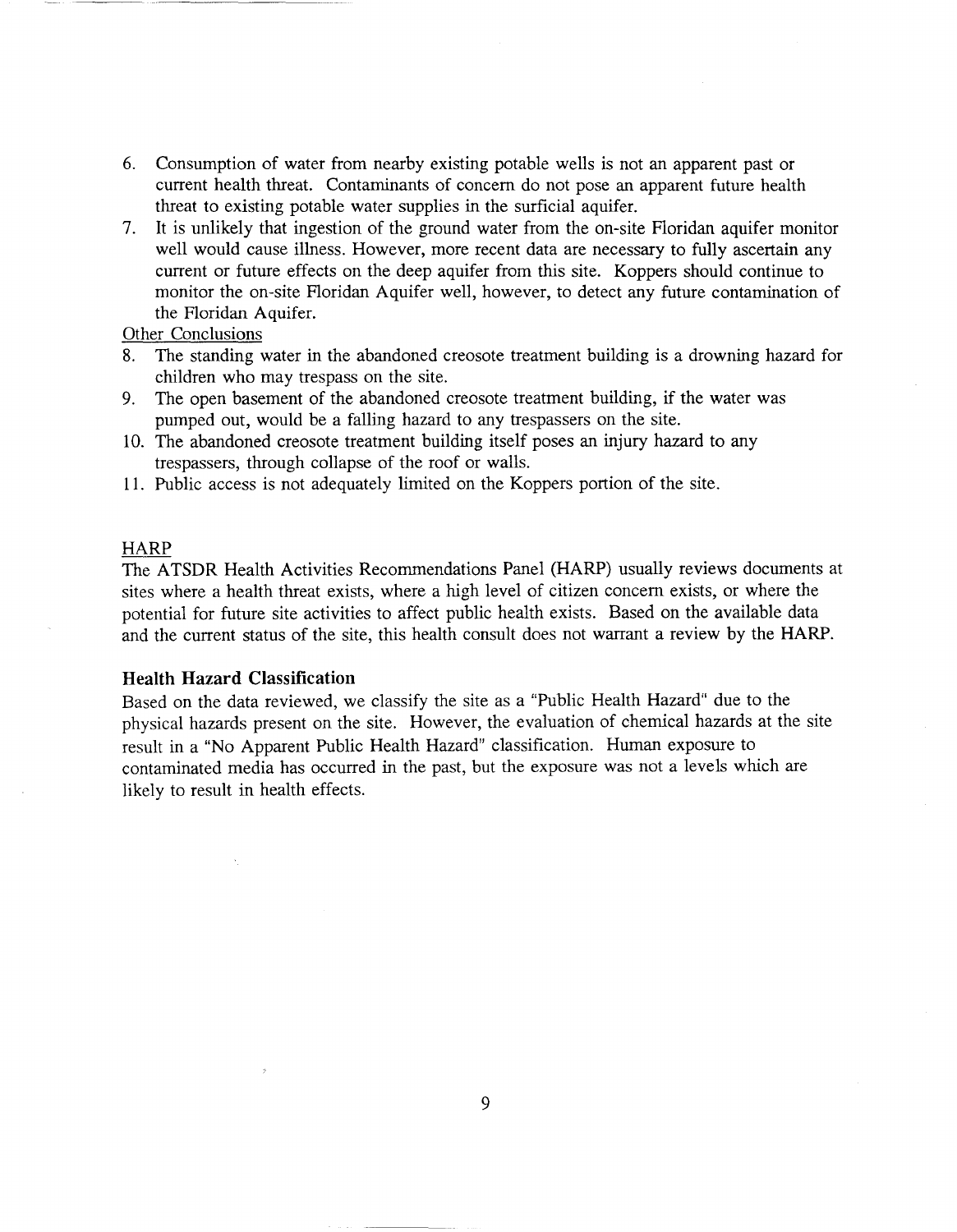### Recommendations

- 1. Restrict access to the Koppers portion of the site. Post warning signs as required by Florida Statutes 403.704 and 403.7255.
- 2. Improve and maintain a more effective barrier to trespassing at the abandoned creosote treatment building or eliminate the hazard by pumping out the accumulated water, filling in that area, and removing the remaining structure. These steps should be taken as soon as possible. The urban location of this site greatly increases the likelihood of an accident occurring. The building currently poses an urgent hazard to potential trespassers.
- 3. Continue to monitor off-site monitoring and irrigation wells northeast of the site.
- 4. New private potable water supply wells should not be permitted directly north/northeast of the site if contaminated ground water continues to move in that direction. If any new private wells are permitted in that area, they should be monitored annually for contaminants of concern.
- 5. If breathing zone sampling for worker safety indicates air quality problems, off-site air quality should be measured for contaminants of concern.
- 6. Due to unrestricted access, proximity to residences, and the presence of contaminants (other than contaminants of concern) in Springstead Creek, further sampling of Springstead Creek sediment (i.e., the "black goop") should be conducted to assess the nature and extent of contaminants.

Author of the Health Consult

Julia M. Winter, M.S. Environmental Toxicology Florida Department of Health and Rehabilitative Services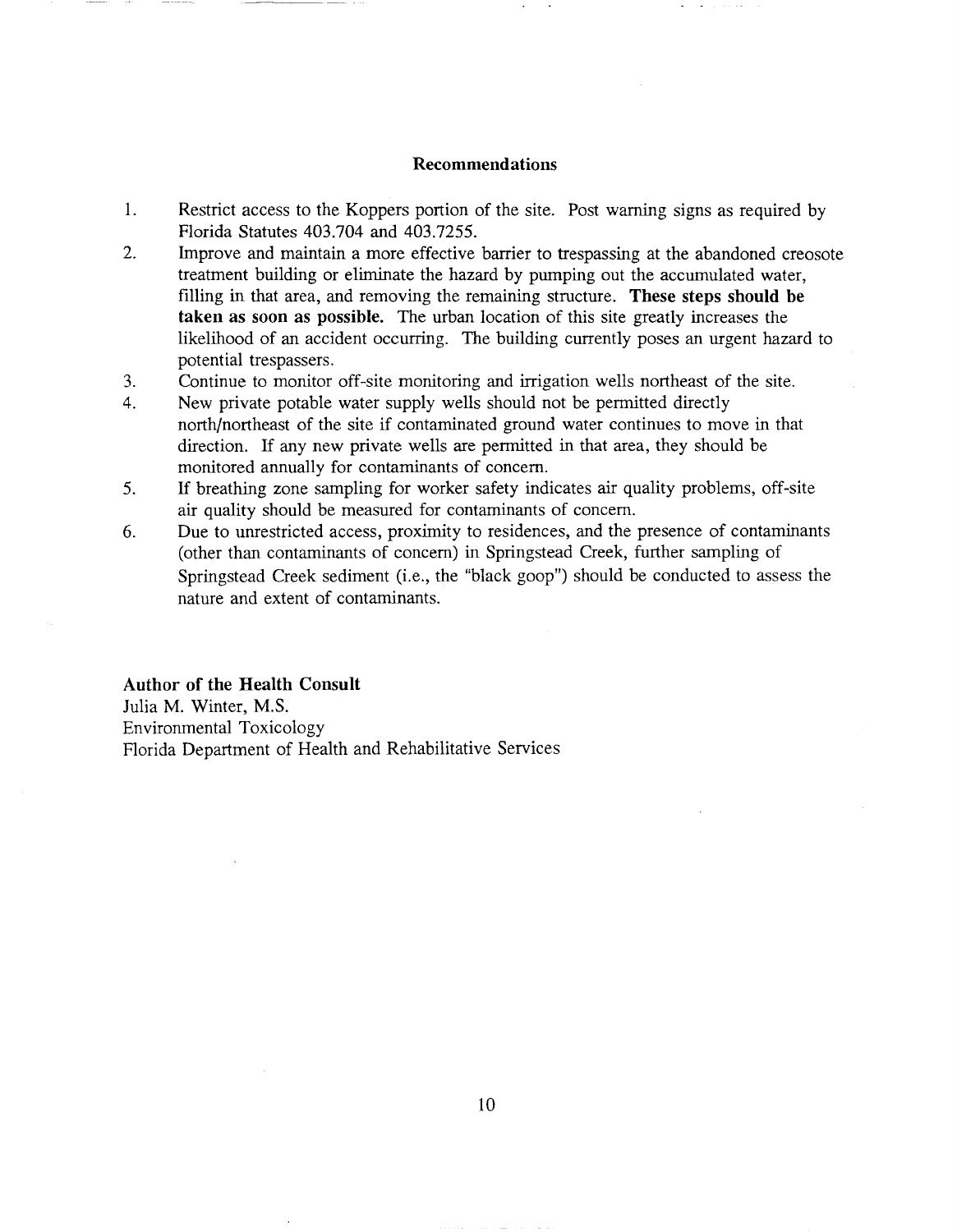# **CERTIFICATION**

This Cabot/Koppers Health Consultation was prepared by the Florida Department of Health and Rehabilitative Services under a cooperative agreement with the Agency for Toxic Substances and Disease Registry (ATSDR). It is in accordance with approved methodology and procedures existing at the time the health consultation was begun.

The Report of Richard R. Kauffman, M.S.

Technical Project Officer Superfund Site Assessment Branch (SSAB) Division of Health Assessment and Consultation (DHAC) ATSDR

The Division of Health Assessment and Consultation, ATSDR, has reviewed this health consultation, and concurs with its findings.

Fulland Helle

Chief, SSAB, DHAC, ATSDR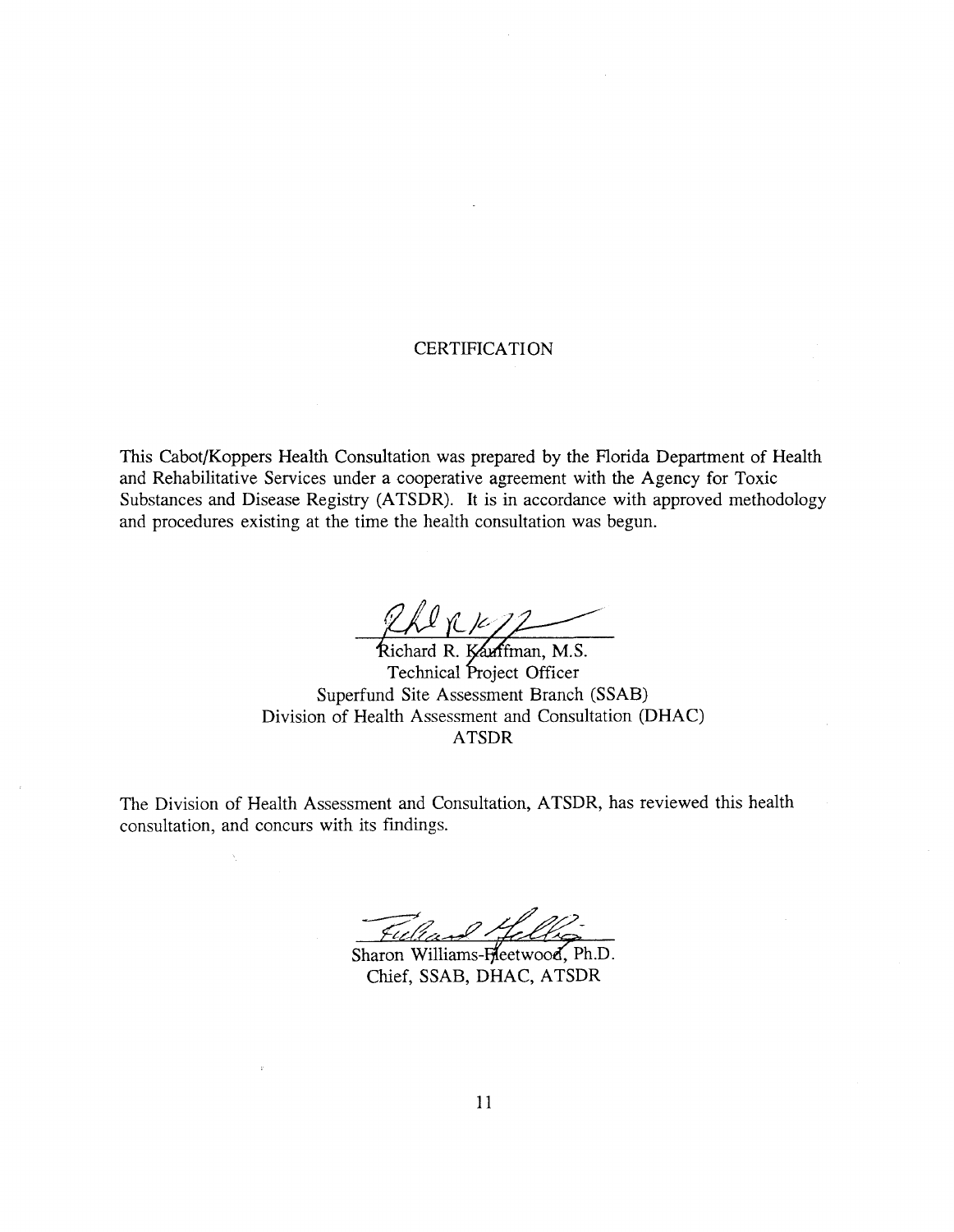# **References**

Alachua County Pollution Control District. 1980. Memo to DEP dated July 11.

- ATSDR. 1989. Health Assessment for Cabot Carbon/Koppers site, Alachua County, FL. U.S. Public Health Service, Agency for Toxic Substances and Disease Registry, Atlanta, GA.
- ATSDR. 1992. Public Health Assessment Guidance Manual. U.S. Public Health Service, Agency for Toxic Substances and Disease Registry, Atlanta, GA.
- ATSDR 1995. Comparison Value Tables for Drinking Water (Expiring 9/30/95). Atlanta, GA: U.S. Public Health Service, Agency for Toxic Substances and Disease Registry.
- Clark, W.E., Musgrove, RH., Menke, e.G, and Cagle, l.R *lr.* 1964. Water Resources of Alachua, Bradford, Clay and Union Counties, Florida. Florida Geological Survey Report of Investigations, No. 35.
- Environmental Protection Agency. 1980. Hazardous Waste Site Investigation, Phase I. Cabot Carbon Site, Gainesville, Florida. November, 1980. U.S. EPA Region IV Surveillance and Analysis Division.

Environmental Protection Agency. 1990. Region IV, Record of Decision.

- Environmental Protection Agency. 1984. Hazardous Waste Site Investigation, Cabot Carbon/Koppers Companies, Gainesville, Florida. US EPA Region IV Environmental Services Division. EPA Project # 84-004.
- Environmental Protection Agency. 1990. Region IV Report for Waste Sampling Investigation, Soils, May 30, 1990. Memo dated October 5.
- Environmental Protection Agency Office of Water. 1993. Drinking Water Regulations and Health Advisories, May.
- FHRS. 1987. Water Systems Environmental Chemistry Analysis Report, Jacksonville, FL.
- FHRS. 1988. Water System Hydrocarbon Sample Report, Jacksonville, FL.
- FHRS. 1989. Water Systems Environmental Chemistry Analysis Report, Jacksonville, FL.
- FHRS. 1990. Water Systems Environmental Chemistry Analysis Report, Jacksonville, FL.
- FHRS. 1991. Water Systems Environmental Chemistry Analysis Report, Jacksonville, FL.
- FHRS. 1992. Water Systems Environmental Chemistry Analysis Report, Jacksonville, FL.
- FHRS. 1993. Water Systems Environmental Chemistry Analysis Report, Jacksonville, FL.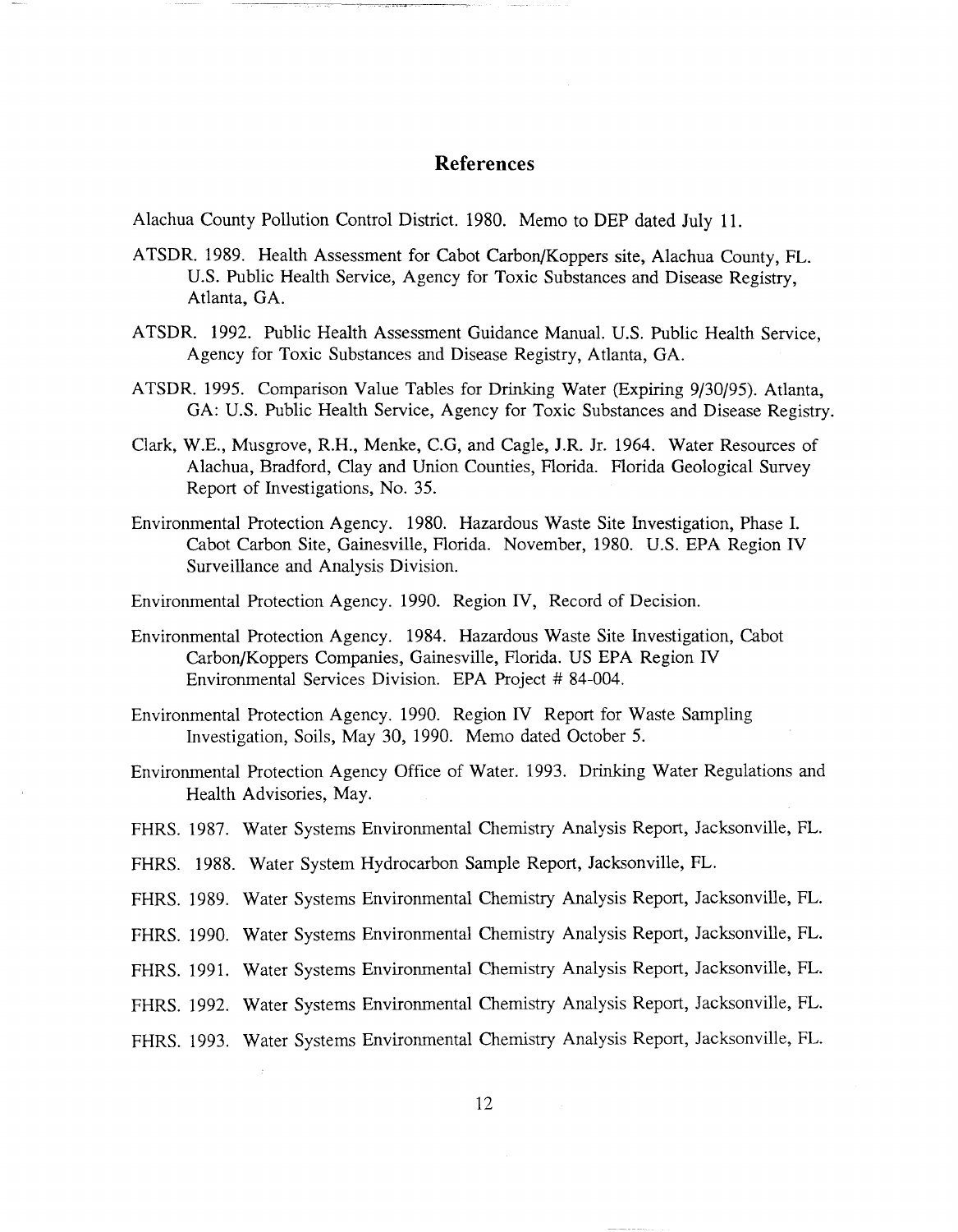- FHRS. 1993. Site Review and Update, Cabot Carbon/Koppers site, Alachua County, FL Florida Department of Health and Rehabilitative Services, Tallahassee, FL, under cooperative agreement with the Agency for Toxic Substances and Disease Registry, Atlanta, GA.
- FHRS. 1994. Water Systems Environmental Chemistry Analysis Report, Jacksonville, FL.
- FHRS. 1995. Site Visit Notes (July 28). Florida Department of Health and Rehabilitative Services, Tallahassee, FL.
- Florida Department of Environmental Protection. 1994. Ground Water Guidance Concentrations, June.
- Florida Department of Environmental Regulation. 1986. Bureau of Operations. Assessment of Management Alternatives for North Main Street Muck, Gainesville, Florida.
- Hunter/ESE, Inc. 1989. Remedial Investigation/Risk Assessment at the Cabot Carbon/Koppers Site, Gainesville, Florida. Volume 1: Remedial Investigation.
- IT Corporation. 1987. Remedial Investigation Report Volume 1. Florida Department of Environmental Regulation.
- IT Corporation. 1987. Remedial Investigation Report Volume 2. Florida Department of Environmental Regulation.
- PPB Environmental Laboratories, Inc. 1995. Analytical data for Alachua County DEP: Springstead Creek, metals. September 19.
- PPB Environmental Laboratories, Inc. 1995. Analytical data for Alachua County DEP: Springstead Creek, VOCs. September 19.
- Phone conversation with Pegeen Hamahan, Alachua County DEP. November 14, 1995.

Phone conversation with Mike Juba, Koppers, Inc. September 26, 1995.

- Quality Analytical Laboratories, Inc. 1994. Analytical Data for Alachua County DEP: Springstead Creek. June 16.
- Quality Analytical Laboratories, Inc. 1995. Analytical data for Alachua County DEP: Springstead Creek. August 29.
- U.S. Department of Health & Human Services. 1992. Toxicological Profile for Chromium Update. U.S. Public Health Service, Agency for Toxic Substances and Disease Registry.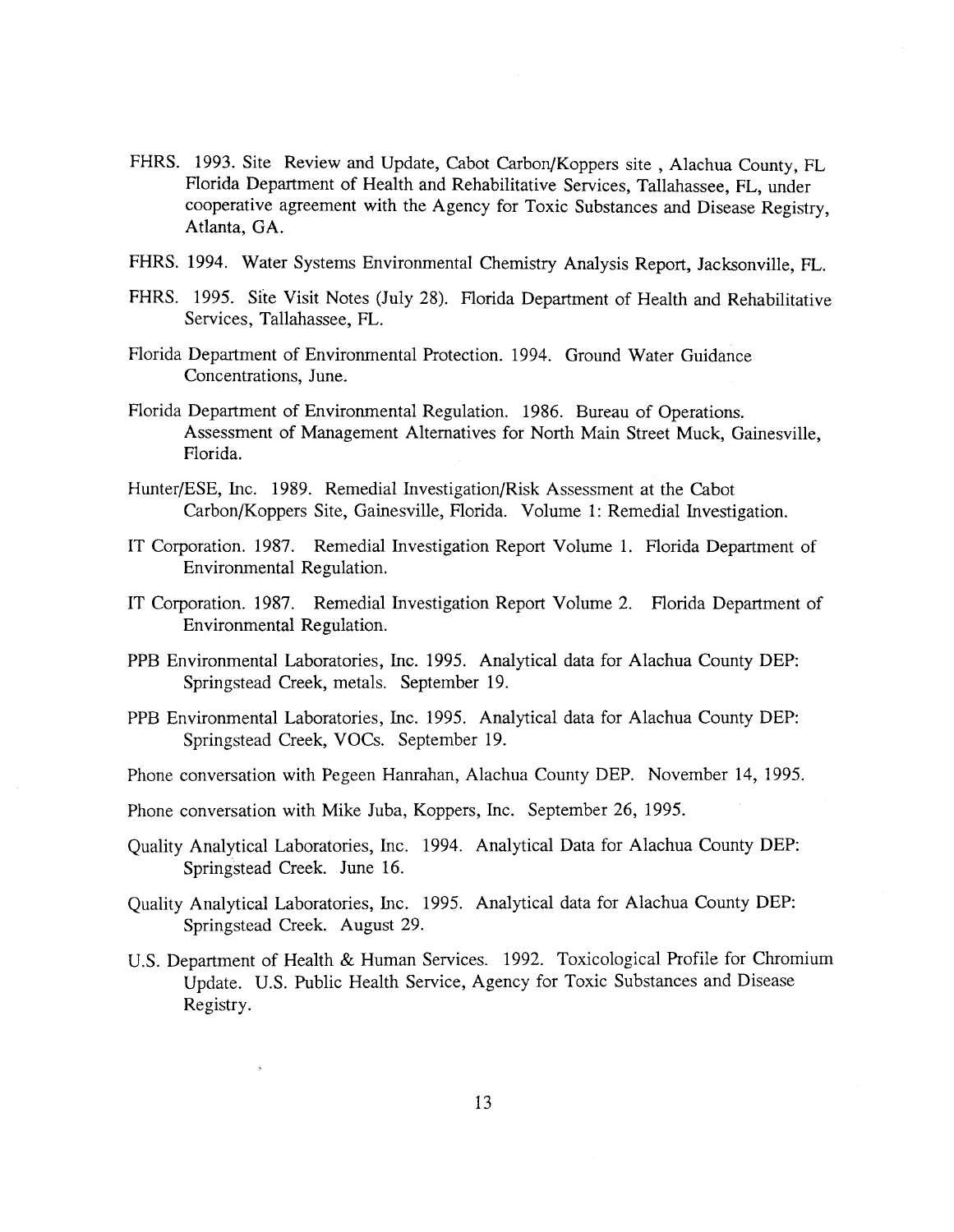- U.S. Department of Health & Human Services. 1992. Toxicological Profile for Arsenic Update. U.S. Public Health Service, Agency for Toxic Substances and Disease Registry.
- U.S. Department of Health & Human Services. 1992. Toxicological Profile for Benzene Update. U.S. Public Health Service, Agency for Toxic Substances and Disease Registry.
- Weston, RF., Inc. 1992. Remedial Design Work Plan.
- Weston, RF., Inc. 1993. Results of Quarterly Groundwater Sampling, January.
- Weston, RF., Inc. 1993. Results of Quarterly Groundwater Sampling, April.
- Weston, RF., Inc. 1993. Results of Quarterly Groundwater Sampling, July.
- Weston, RF., Inc. 1993. 90% Remedial Design Report, 90% Design Specifications Report/Appendix A; Summary of Shallow Aquifer Analytical Data 1987-1993.
- Weston, RF., Inc. 1994. Results of Quarterly Groundwater Sampling, January.
- Weston, RF., Inc. 1994. Results of Quarterly Groundwater Sampling, April.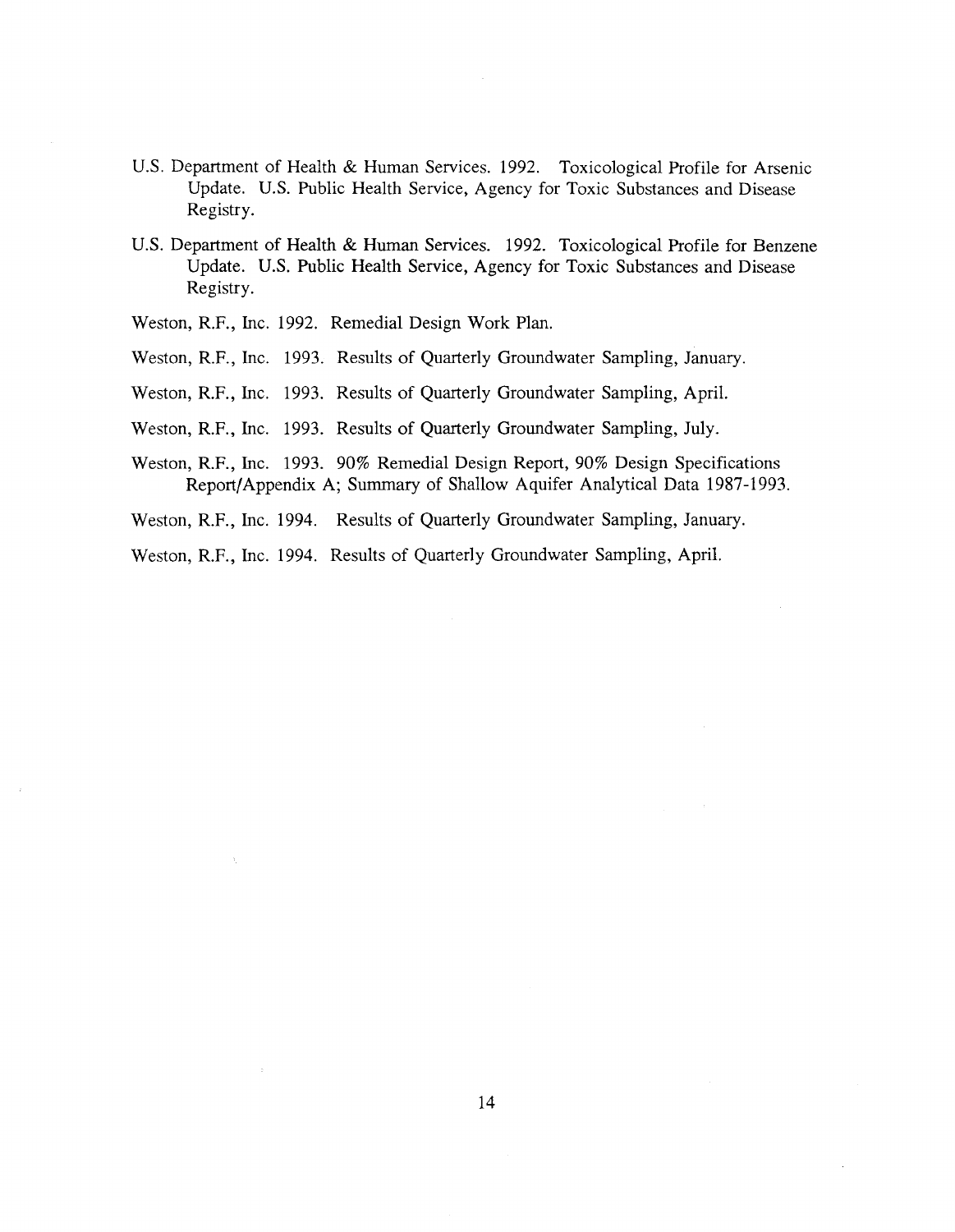# **CABOT CARBON/ KOPPERS SITE LOCATION MAPS**

 $\mathcal{F}_1$  ,  $\mathcal{F}_2$ 

 $\sim$ 

FIGURE 1-A ·







 $\mathbf{z} = \mathbf{z}$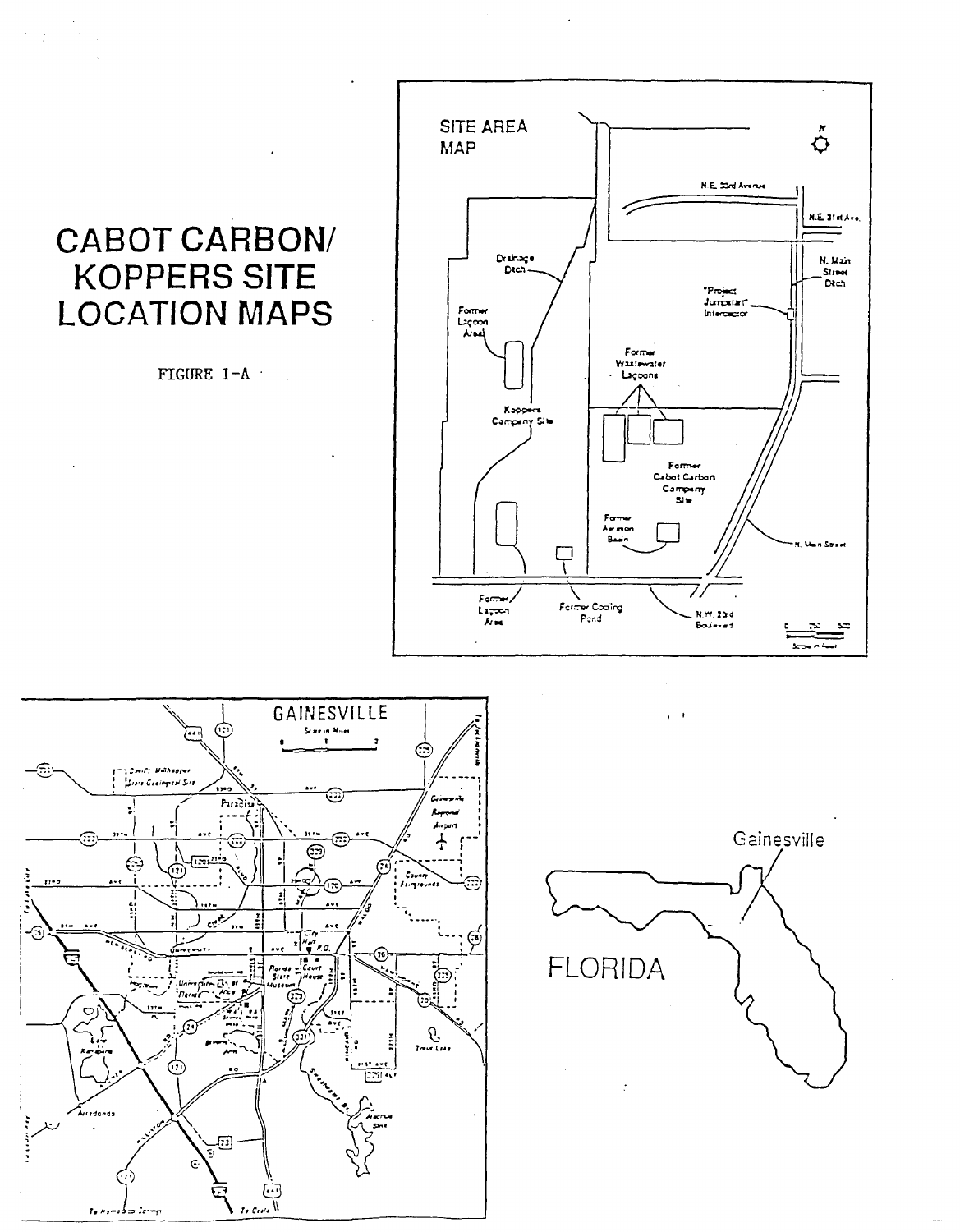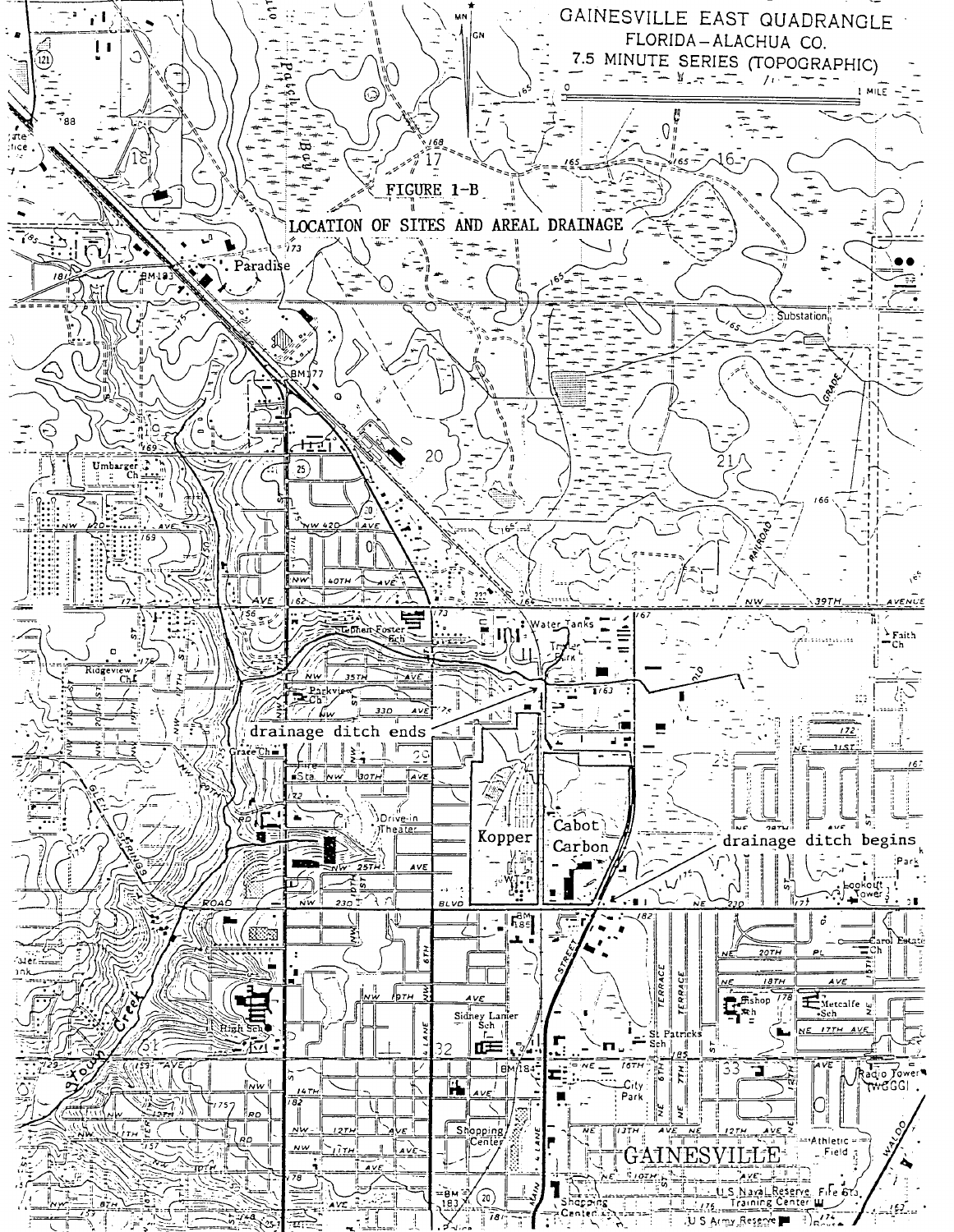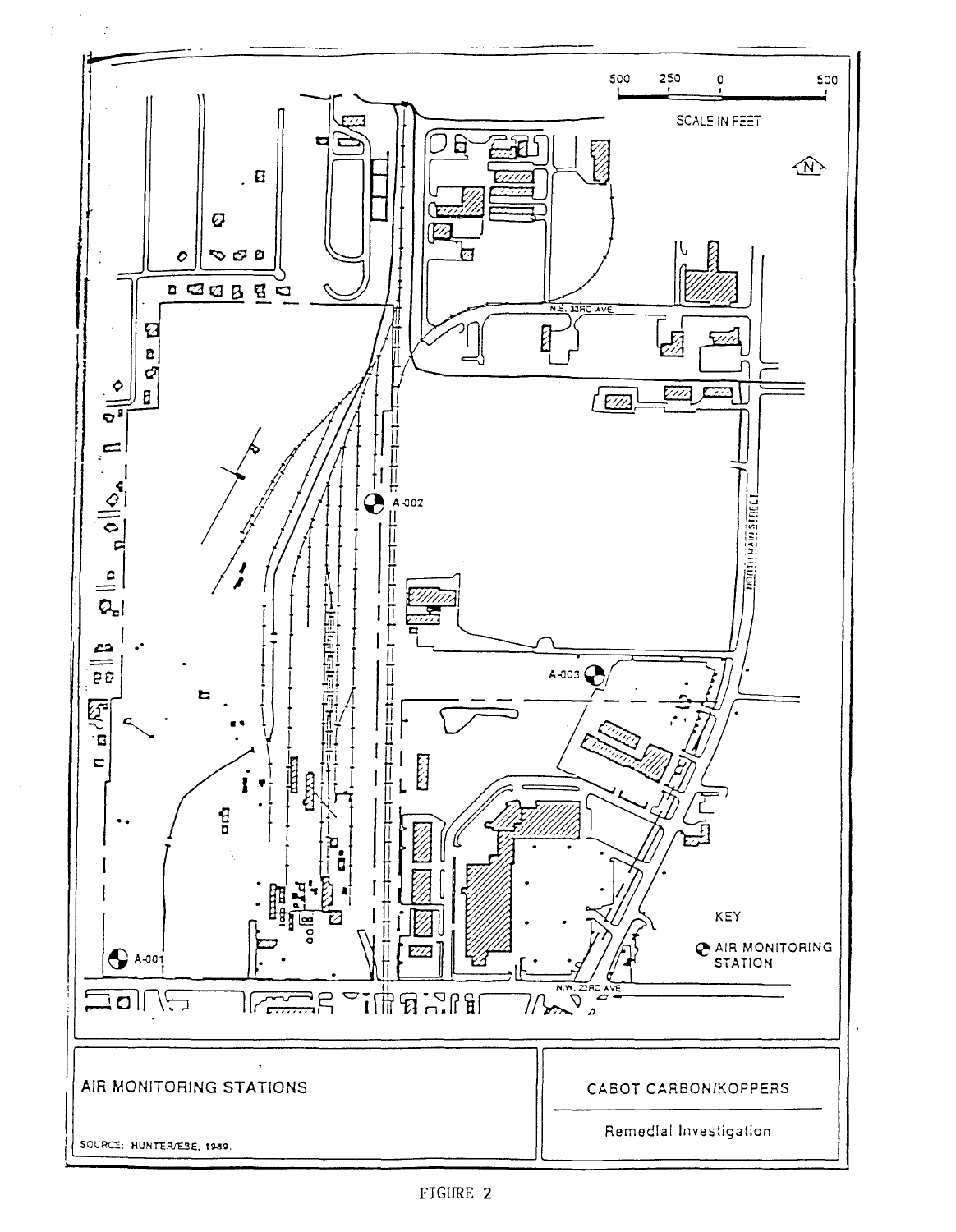

FIGURE 3-A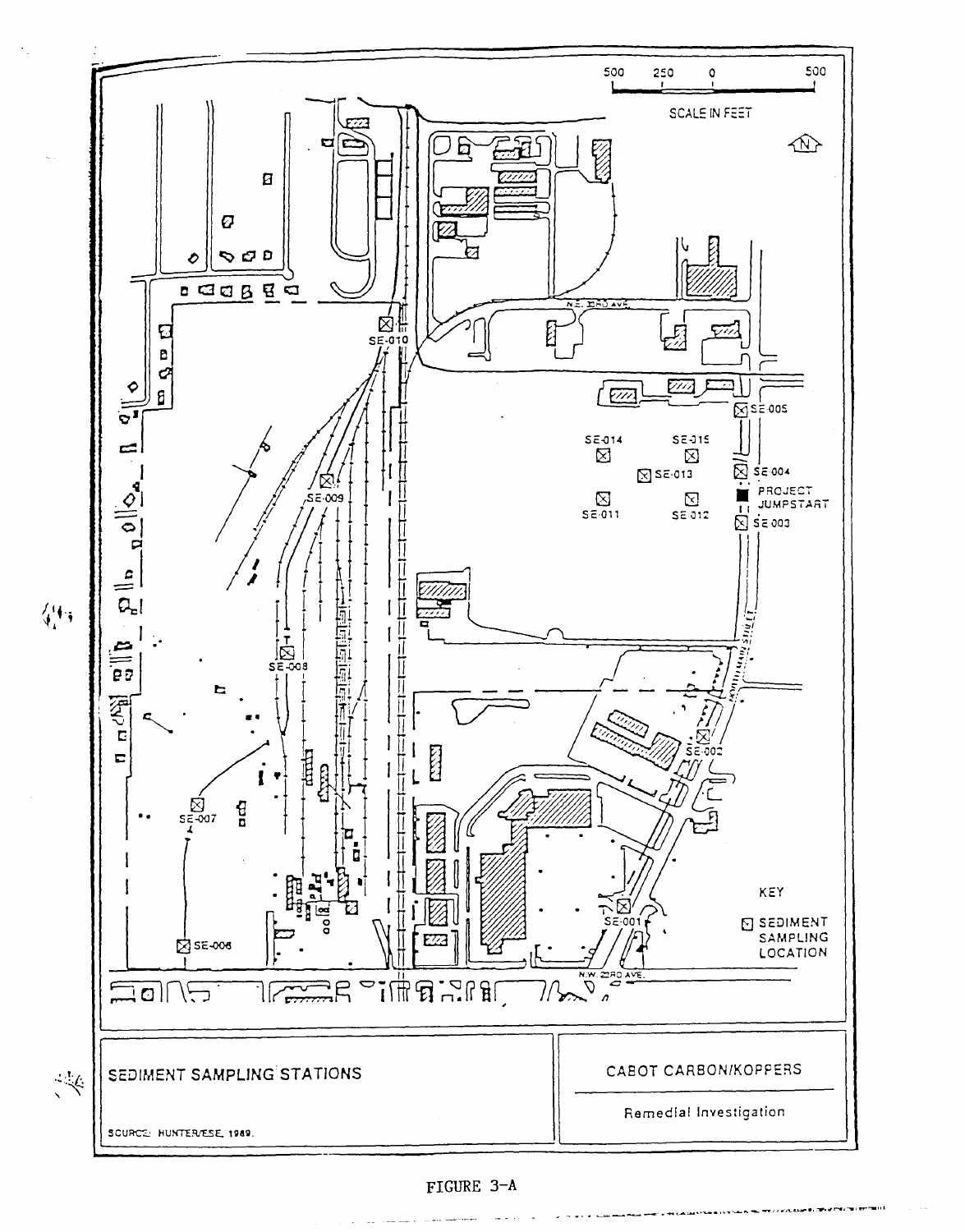